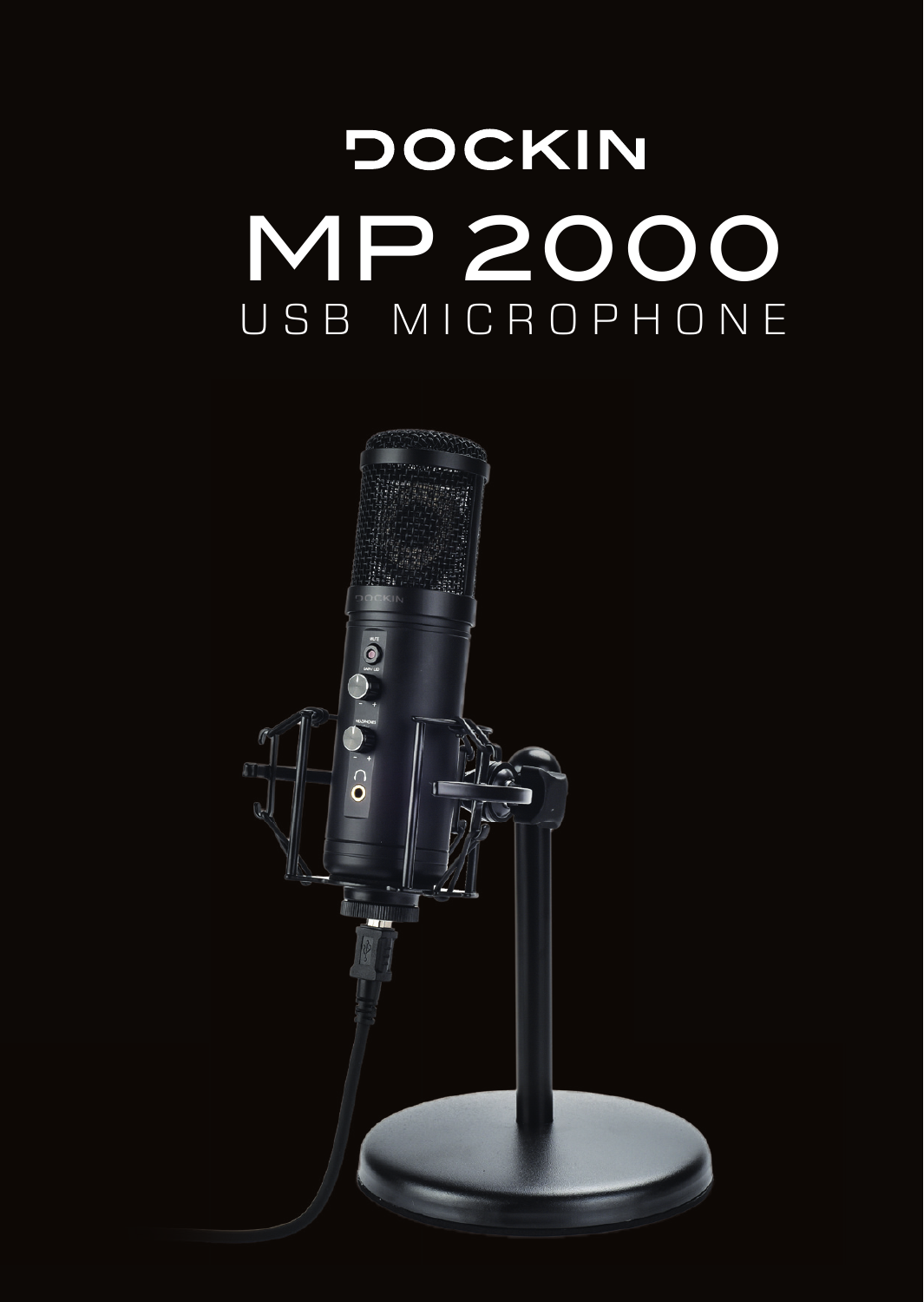# **CONTENT**

#### **GENERAL**

#### **OPERATION**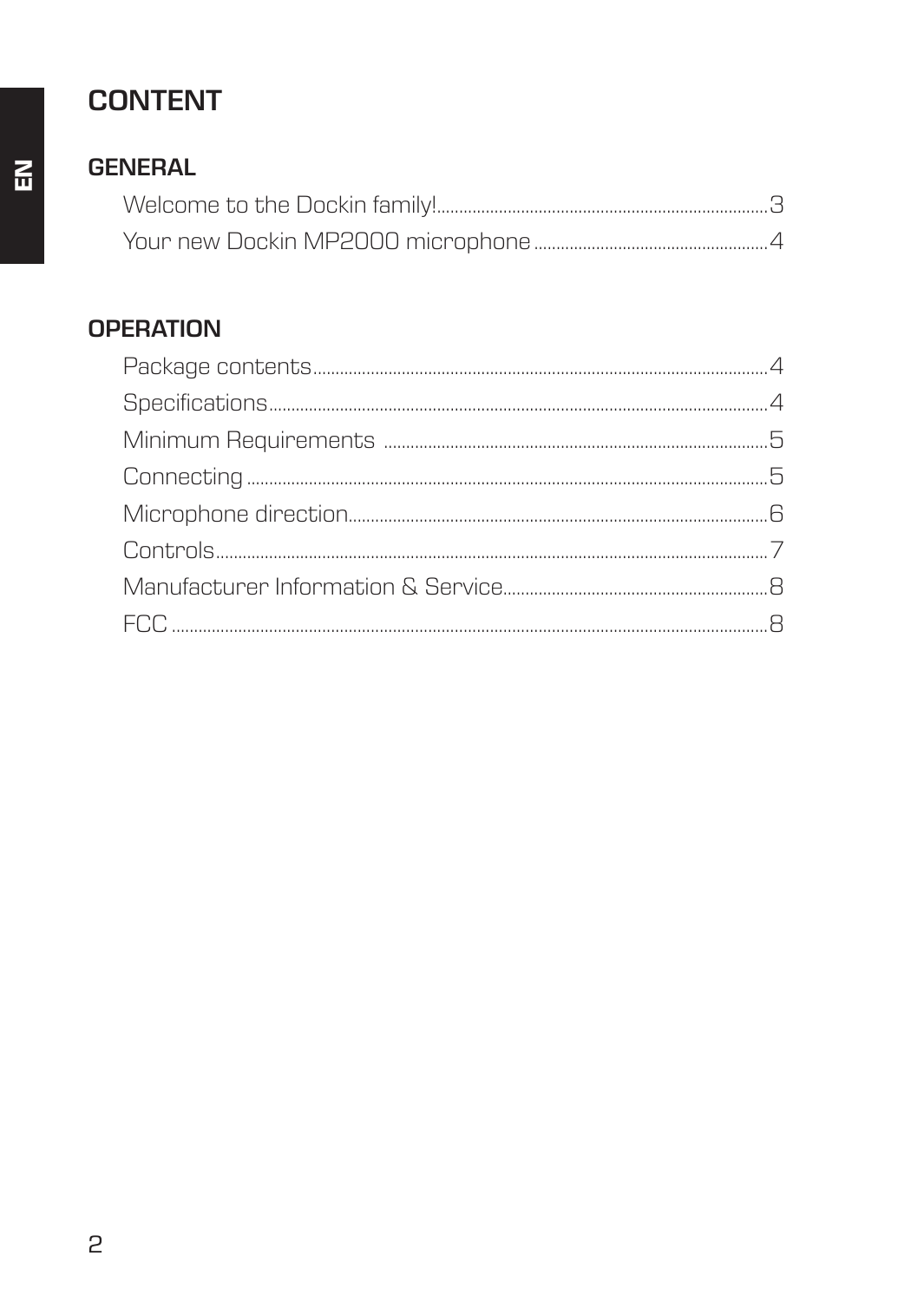# **WELCOME TO THE DOCKIN FAMILY!**

#### **About DOCKIN**

Honesty and authenticity are at the core of what we believe in. Both are incorporated into our daily work and are therefore an integral part of DOCKIN as a brand and our products.

We meet the challenge of a new, young brand in the rather conservative audio market head on. Being on the frontier of technology, delivering products for a better life and better sound for our entire community whether it is through our products, our customer service or through reaching out to you in other ways.

#### **OUR MISSION**

We put our passion into audio concepts that enhance your experience of unique sound in your flexible and mobile life – anytime and anywhere! First-class workmanship and a captivating sound are always in the centre of our focus.

#### **PASSION FOR SOUND**

… is more than just flakey marketing speak. Our team consists of people with strong backgrounds in audio and a passion for sound and aesthetics. The love for music, sound and technology unites our team and makes our products unique in the audio landscape.

You can learn even more about us at **www.dockin.de/about**! Here are some curated playlists for you, which you can listen to there and on Spotify. Just come over and take a look!





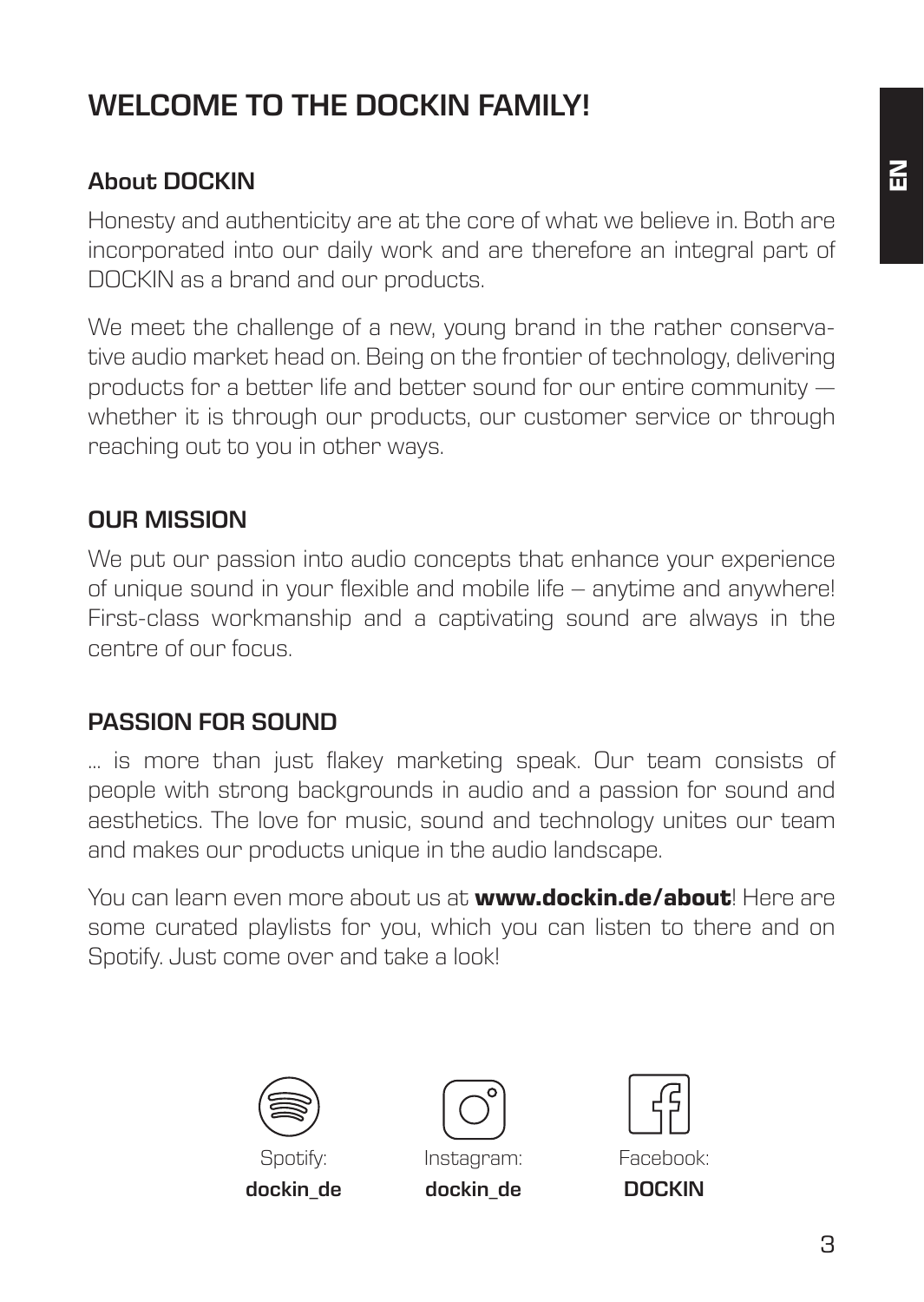# **YOUR NEW DOCKIN MP2000 MICROPHONE**

The DOCKIN MP2000 is a high quality USB condenser microphone suitable for professional recordings, gaming and general voice transmission. The integrated USB sound card makes zero-latency-monitoring possible and also the adjusting of microphone level and headphone level. It can be connected via Plug & Play to the computer. A driver installation is not necessary.

## **PACKAGE CONTENTS**

- **»** DOCKIN MP2000 USB microphone
- **»** Stable desk stand
- **»** Shockmount
- **»** USB cable 3m
- **»** Manual

# **SPECIFICATIONS**

| Pick up Pattern:    | Cardioid                  |
|---------------------|---------------------------|
| Frequency Response: | 30-18,000Hz               |
| Sensitivity:        | -36dB (OdB=1V/Pa at 1KHz) |
| Max SPI:            | 130 dB                    |
| Sampling Rate:      | 16 hit/48KHz              |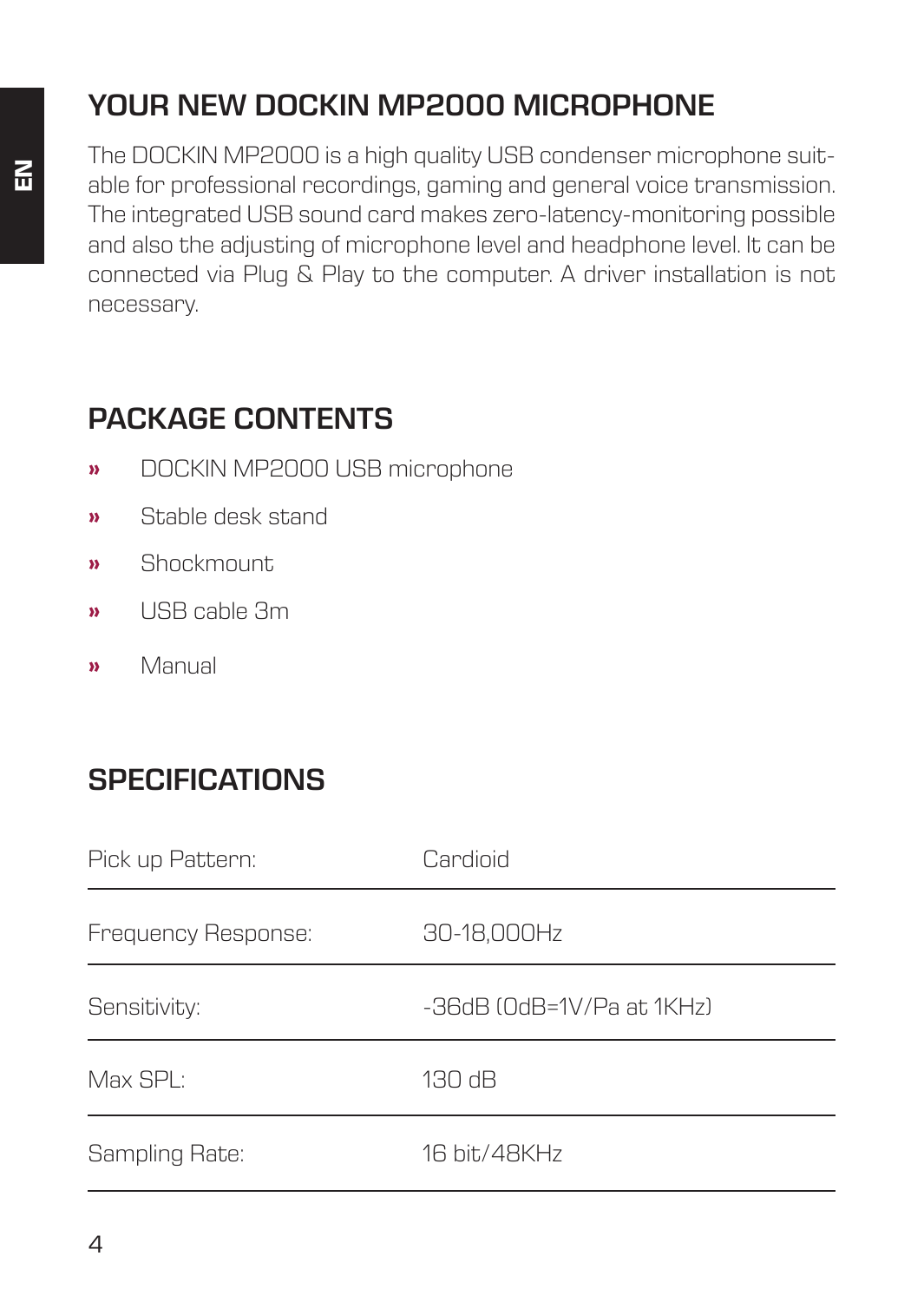# **MINIMUM REQUIREMENTS**

- **»** PC Windows 7, 8, 10
- **»** MAC macOS (OS X)
- **»** Plug & Play, no driver needed

## **CONNECTING WINDOWS**

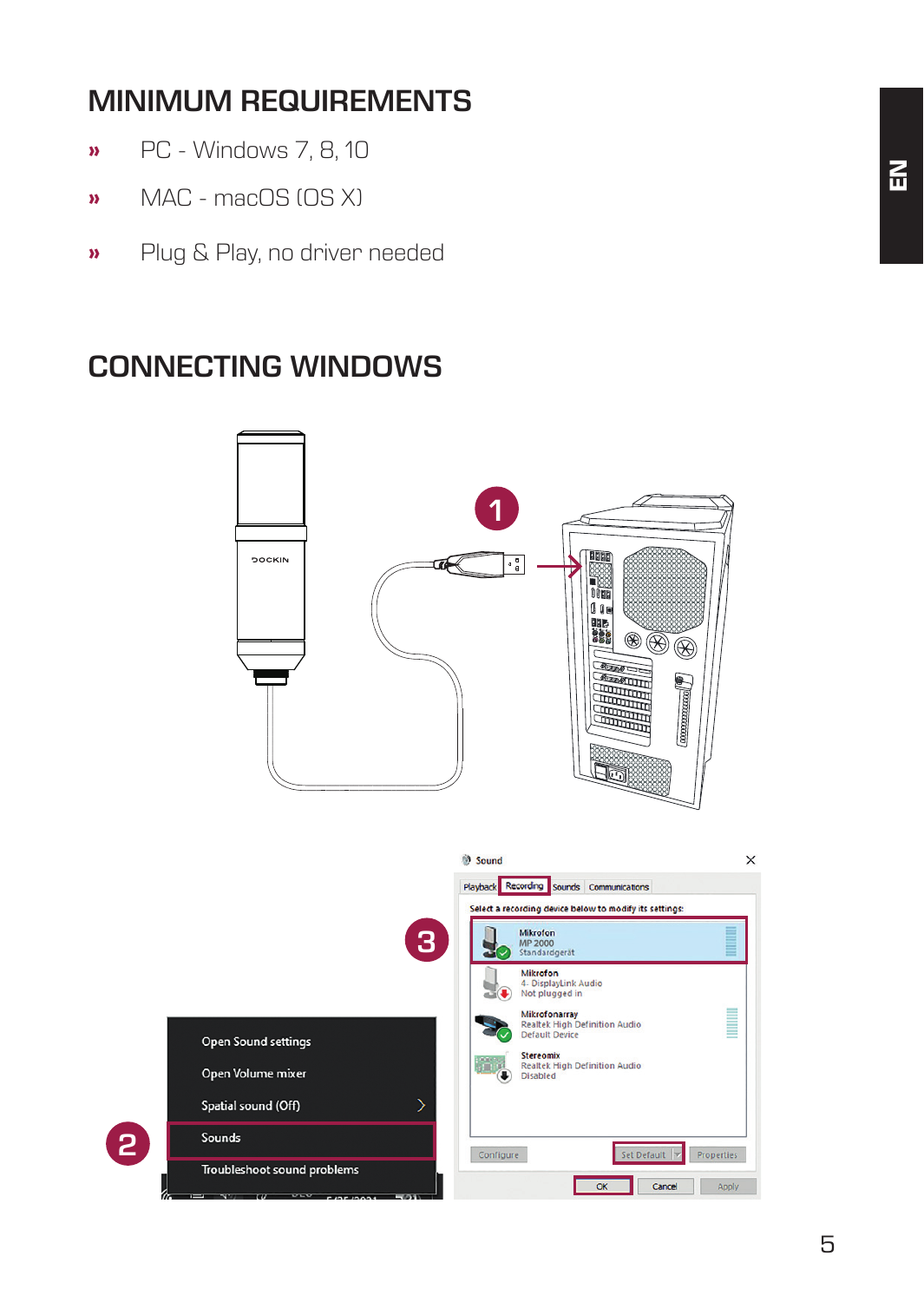- **1** Connect the microphone to the USB port of your computer.
- **2** Select the Sounds item in the menu bar.
- **3** Select your new microphone "MP 2000" in the menu tab "Recording", confirm "as default" and "OK".

## **CONNECTING MAC**

- **1** On your Mac go to  $\bullet$  > "System Preferences", "Sound" and then "Input"
- **2** Choose the the MP2000 microphone from the list of audio input devices.

## **MICROPHONE DIRECTION**

The correct direction to speak in is marked with the buttons and knobs.

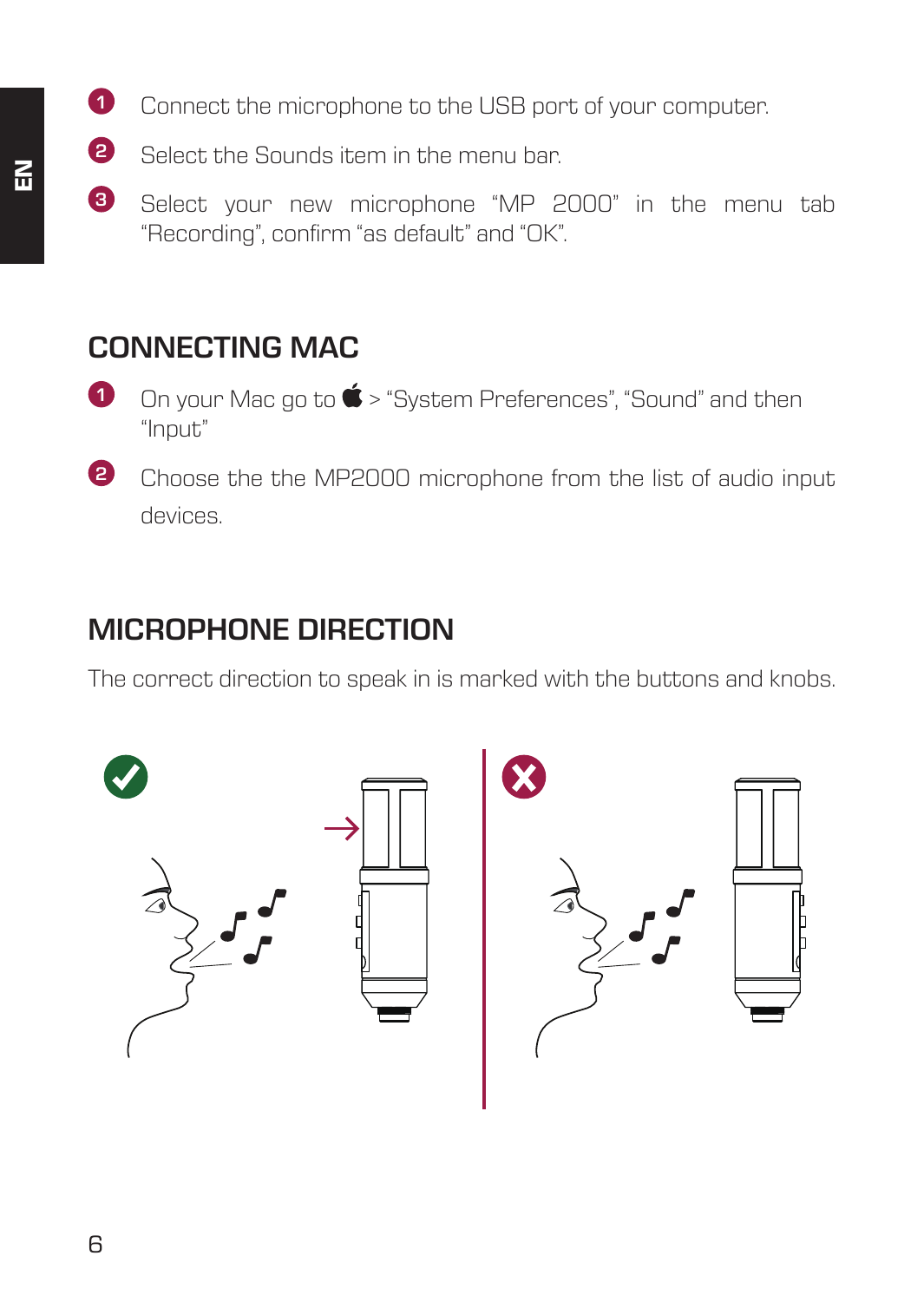# **CONTROLS**

You don't need a driver - all settings can be made directly at the microphone.

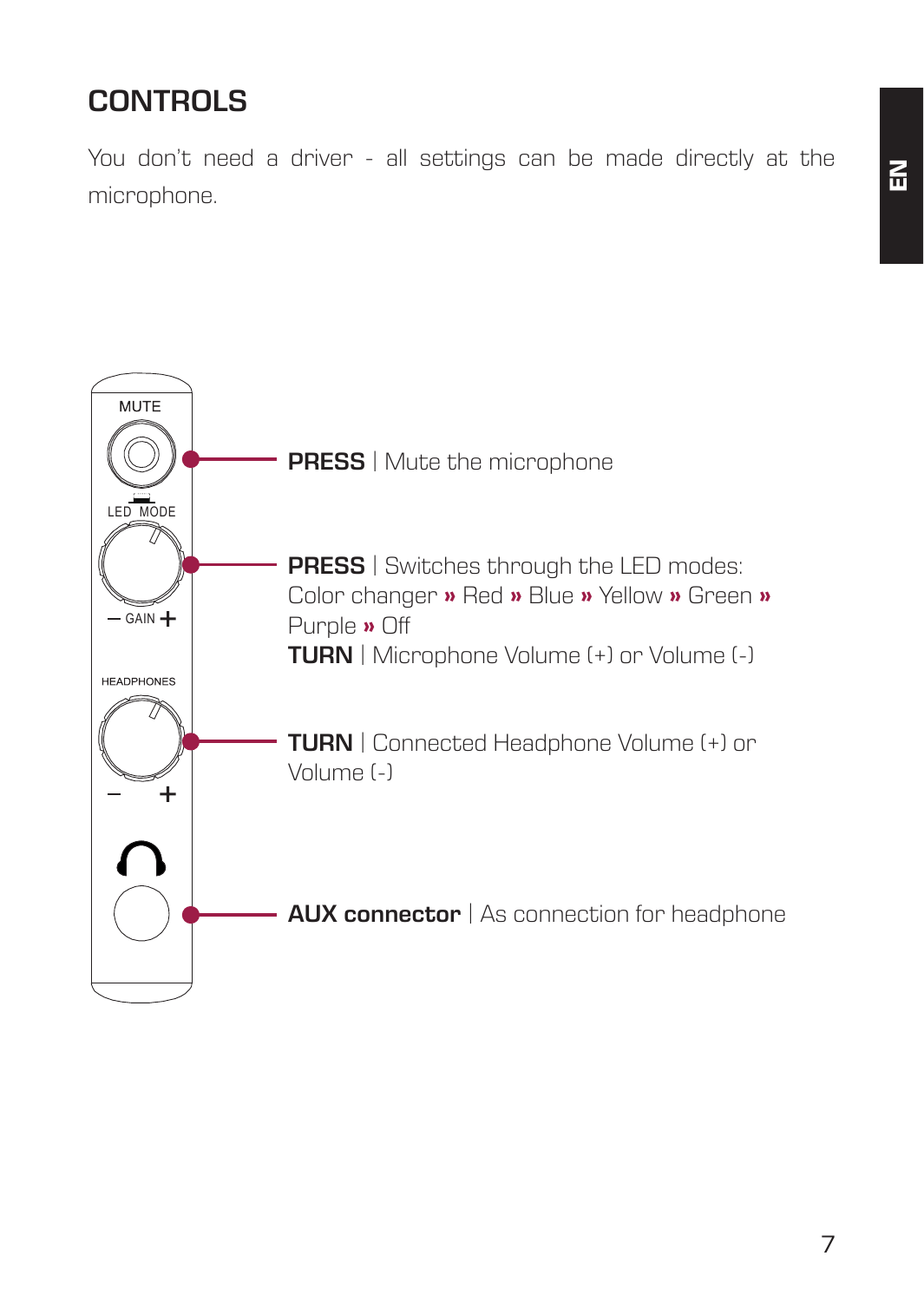# **MANUFACTURER INFORMATION AND SERVICE**

If you have questions or if any problems occur during operation or similar, first contact the following body via e-mail:

#### **info@dockin.de**

DOCKIN is a trademark of Stage10 GmbH | Torstr. 49 | 10119 Berlin

#### **FCC**

This device complies with Part 15 of the FCC Rules Operation is subject to the following two conditions: (1) this device may not cause harmful interference, and (2) this device must accept any interference received, including interference that may cause undesired operation.

Changes or modifications not expressly approved by the party responsible for compliance could void the user's authority to operate the equipment. This equipment has been tested and found to comply with the limits for a Class B digital device, pursuant to Part 15 of the FCC Rules. These limits are designed to provide reasonable protection against harmful interference in a residential installation. This equipment generates, uses and can radiate radio frequency energy and, if not installed and used in accordance with the instructions, may cause harmful interference to radio communications. However, there is no guarantee that interference will not occur in a particular installation.

If this equipment does cause harmful interference to radio or television reception, which can be determined by turning the equipment off and on, the user is encouraged to try to correct the interference by one or more of the following measures:

- Reorient or relocate the receiving antenna.
- Increase the separation between the equipment and receiver.
- Connect the equipment into an outlet on a circuit different from that to which the receiver is connected.
- Consult the dealer or an experienced radio/TV technician for help.